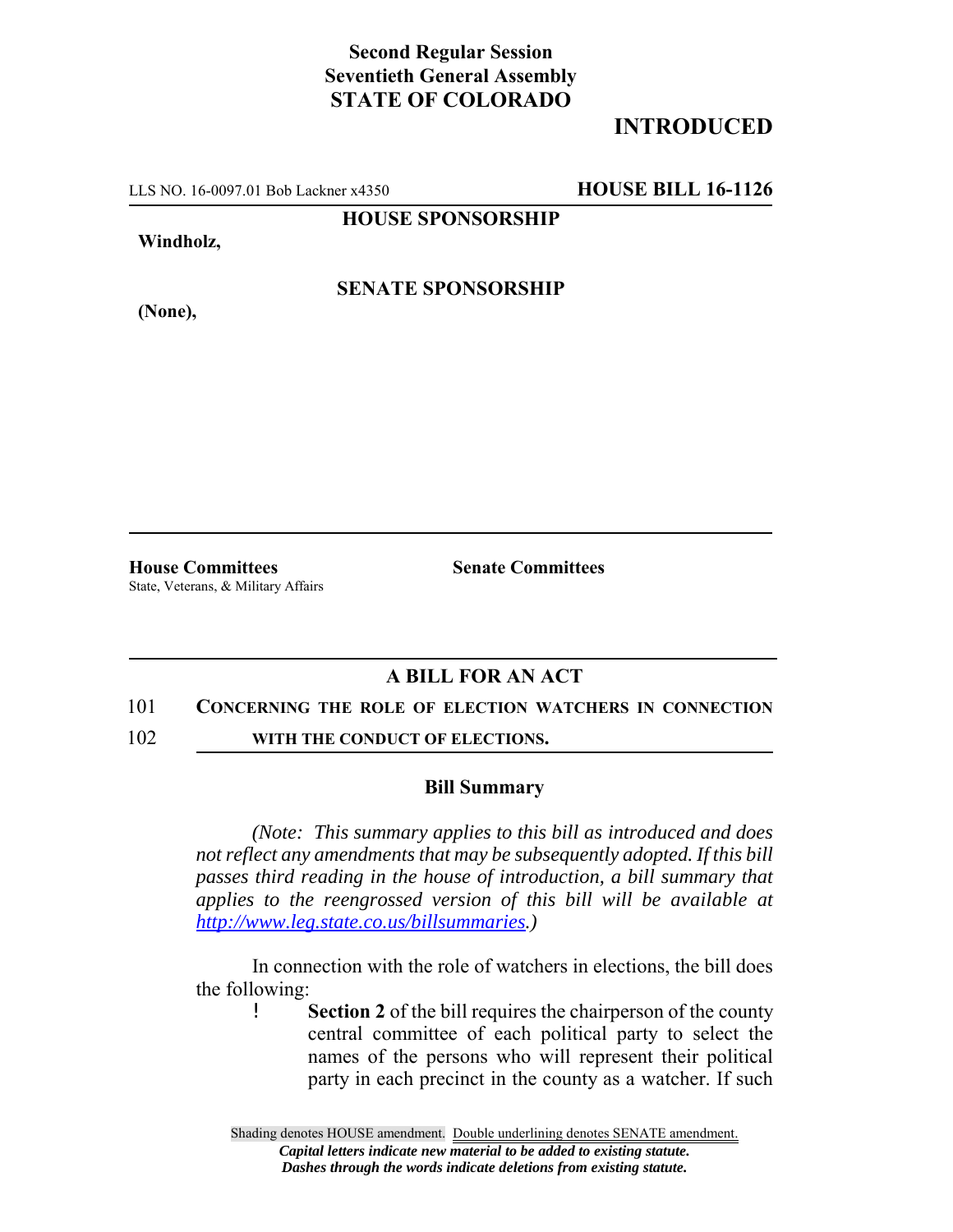chairperson is not able to make the appointments, the chairperson of the state central committee of the political party or another official of the state political party are required to make the appointments. To the extent possible, the chairperson is required to submit the names no later than the 25th day before the election.

- ! **Section 3** of the bill requires that, in the case of an issue committee, the registered agent of the issue committee is the authorized representative of the issue committee entitled to appoint one or more watchers. To the extent possible, the particular appointing authority is required to submit the names no later than the 25th day before the election. **Section 4** of the bill imposes the same requirements with respect to proponents and opponents of a ballot issue.
- ! **Section 5** of the bill specifies procedures to be followed if a watcher sees a potential discrepancy. This section of the bill also allows the watcher to observe the process of signature verification. This section of the bill additionally contains an oath or affirmation that a person appointed as a watcher is to recite before beginning his or her service.
- ! **Section 6** of the bill specifies that statutory provisions prohibiting the disclosure of certain election-related information does not apply to the disclosure of any such information to an individual performing the duties of a watcher who has also successfully passed a criminal background check. Nothing in the bill prohibits a watcher who has also successfully passed a criminal background check from viewing signatures during the conduct of an election.
- ! **Section 7** of the bill requires that a background check be conducted of any individual who is to be appointed to serve as a watcher in any election with access to confidential election information. This section of the bill also allows a county clerk and recorder to access the criminal history records through the public website maintained by the Colorado bureau of investigation for any such watcher.
- 1 *Be it enacted by the General Assembly of the State of Colorado:*
- 2 **SECTION 1. Legislative declaration.** The general assembly
- 3 hereby finds, determines, and declares that, by enacting House Bill
- 4 16-\_\_\_\_, the general assembly intends to facilitate the appointment of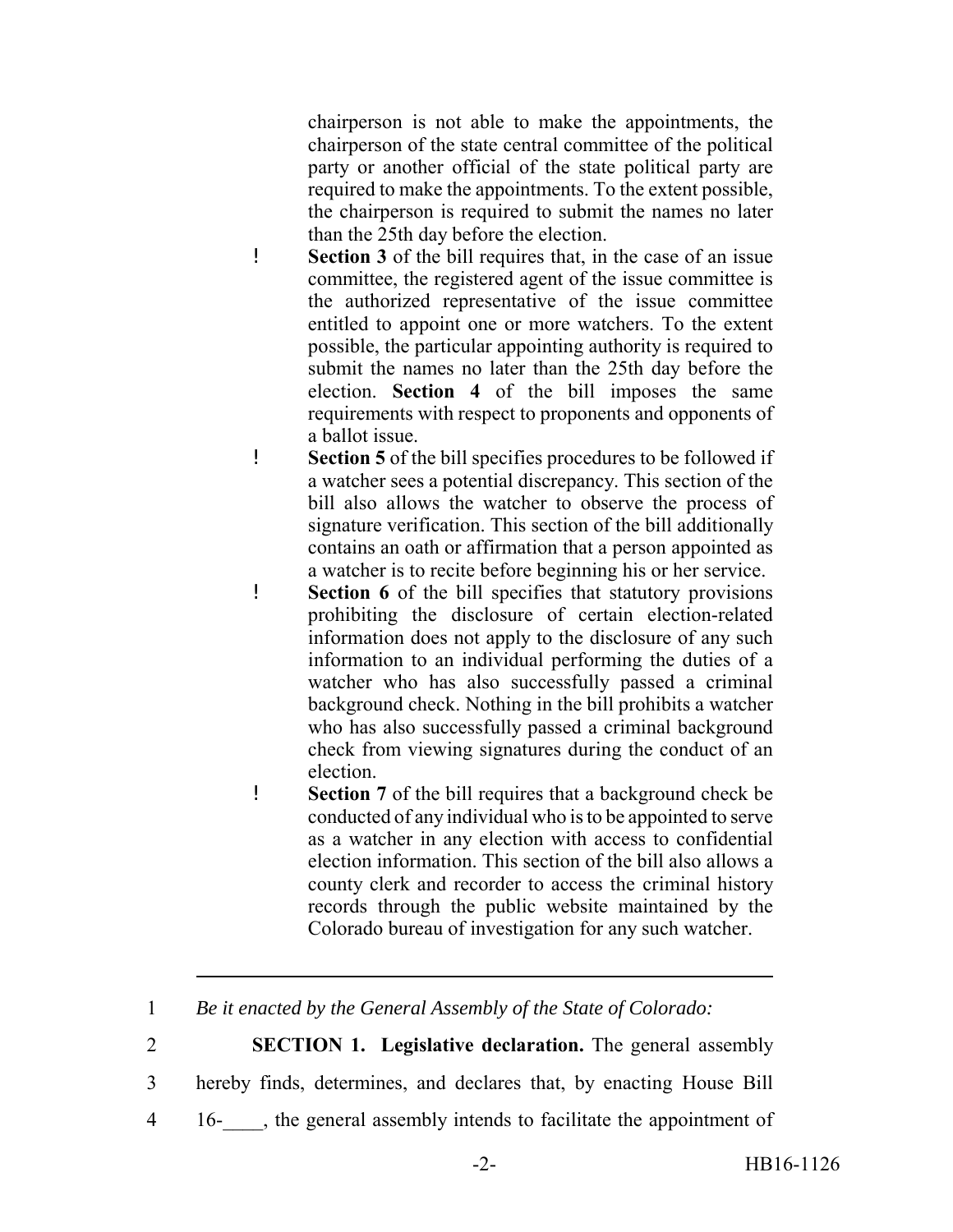election watchers and clarify the rights and responsibilities of watchers in the election process.

 **SECTION 2.** In Colorado Revised Statutes, **amend** 1-7-105 as follows:

 **1-7-105. Watchers at primary elections.** (1) Each political party 6 participating in a primary election shall be IS entitled to have a watcher in each precinct in the county. THE CHAIRPERSON OF THE COUNTY CENTRAL COMMITTEE OF EACH POLITICAL PARTY SHALL SELECT THE NAMES OF THE PERSONS WHO WILL REPRESENT THEIR POLITICAL PARTY IN EACH PRECINCT 10 IN THE COUNTY AS A WATCHER. IF THE CHAIRPERSON IS NOT ABLE TO MAKE THE APPOINTMENTS, THE CHAIRPERSON OF THE STATE CENTRAL COMMITTEE OF THE POLITICAL PARTY OR ANOTHER OFFICIAL OF THE STATE POLITICAL PARTY SHALL MAKE THE APPOINTMENTS. The chairperson of the county central committee of each political party shall certify the persons selected as watchers on forms provided by the county clerk and recorder and submit the names of the persons selected as watchers to the county clerk and recorder. To the extent possible, the chairperson shall 18 submit the names by the close of business on the Friday immediately 19 preceding NO LATER THAN THE TWENTY-FIFTH DAY BEFORE the election.

 (2) In addition, candidates for nomination on the ballot of any 21 political party in a primary election shall be ARE entitled to appoint some person to act on their behalf in every precinct in which they are a candidate. Each candidate shall certify the persons appointed as watchers on forms provided by the county clerk and recorder and submit the names of the persons selected as watchers to the county clerk and recorder. To 26 the extent possible, the candidate shall submit the names by the close of 27 business on the Friday immediately preceding NO LATER THAN THE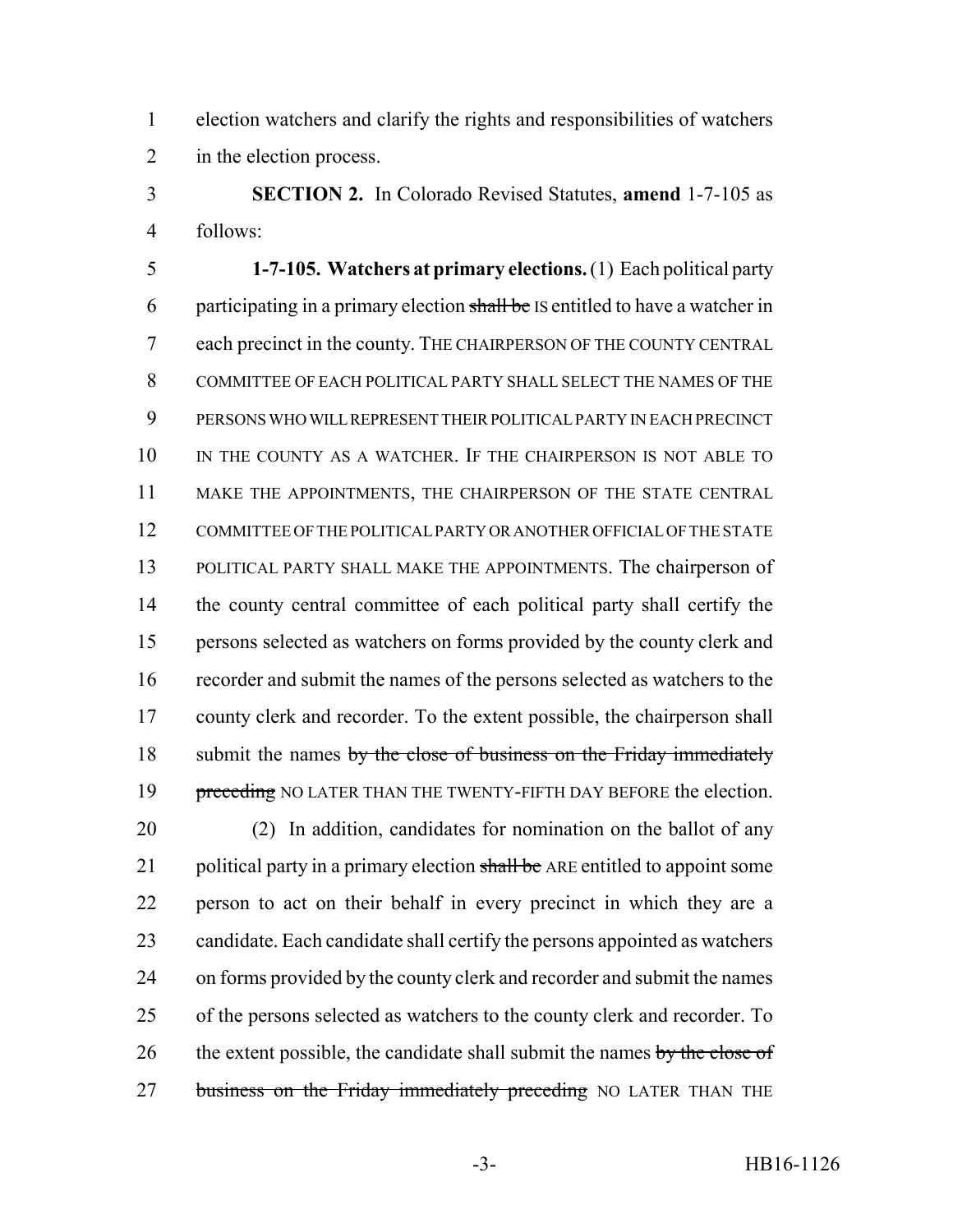TWENTY-FIFTH DAY BEFORE the election.

 **SECTION 3.** In Colorado Revised Statutes, **amend** 1-7-106 as follows:

 **1-7-106. Watchers at general and congressional vacancy elections.** Each participating political party or issue committee whose candidate or issue is on the ballot, and each unaffiliated and write-in candidate whose name is on the ballot for a general or congressional vacancy election, is entitled to have no more than one watcher at any one time in each voter service and polling center in the county and at each place where votes are counted in accordance with this article. IN THE CASE OF AN ISSUE COMMITTEE, THE REGISTERED AGENT OF THE ISSUE COMMITTEE IS THE AUTHORIZED REPRESENTATIVE OF THE ISSUE COMMITTEE ENTITLED TO APPOINT ONE OR MORE WATCHERS UNDER THIS SECTION. The chairperson of the county central committee of each major political party, the county chairperson or other authorized official of each minor political party, the issue committee, or the write-in or unaffiliated candidate shall certify the names of one or more persons selected as watchers on forms provided by the county clerk and recorder and submit the names of the persons selected as watchers to the county clerk and recorder. To the extent possible, the chairperson, authorized official, issue 21 committee, or candidate shall submit the names by the close of business 22 on the Friday immediately preceding NO LATER THAN THE TWENTY-FIFTH DAY BEFORE the election. The watchers shall surrender the certificates to the election judges at the time they enter the voter service and polling center and are sworn by the judges. This section does not prevent party candidates or county party officers from visiting voter service and polling centers or drop-off locations to observe the progress of voting.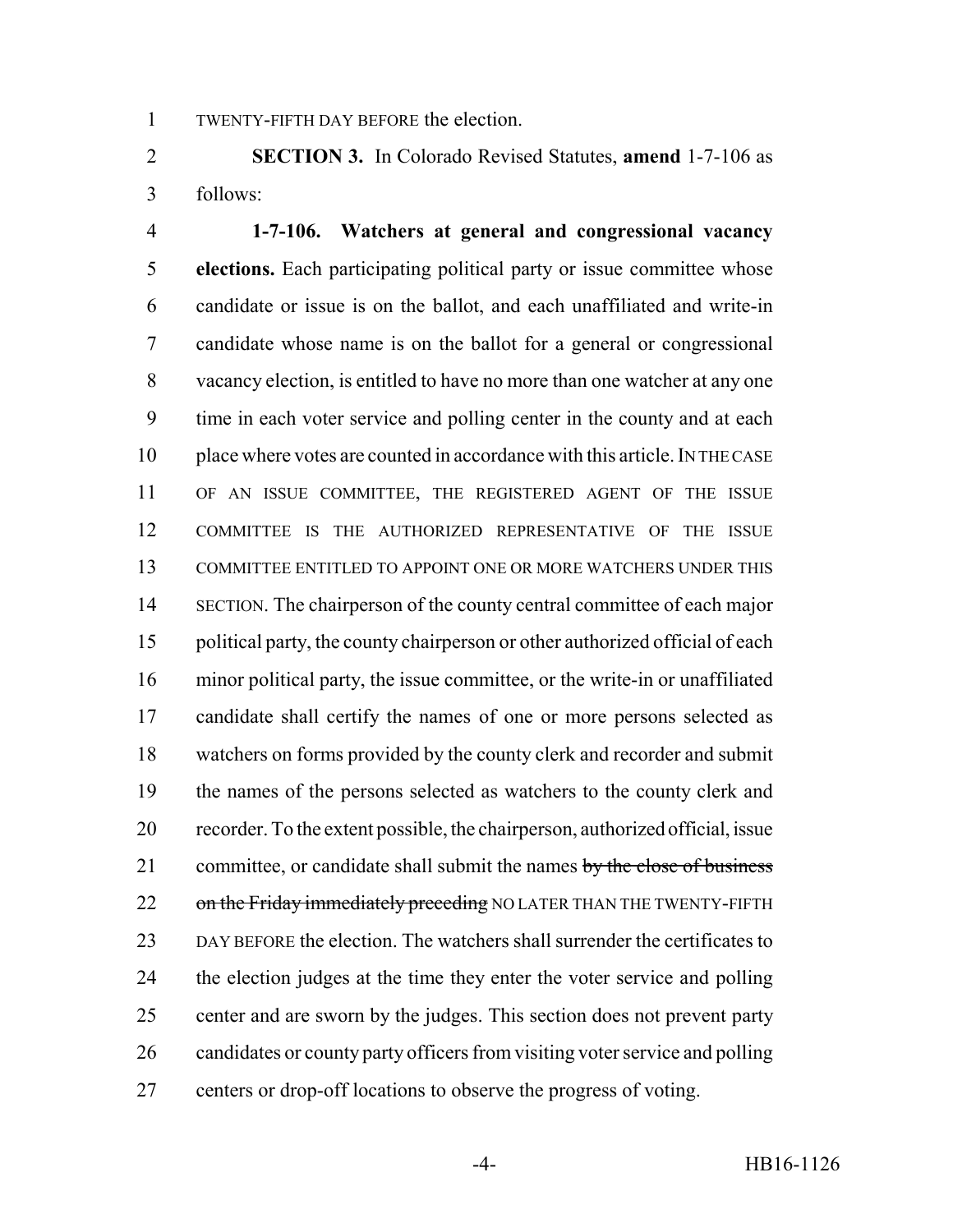**SECTION 4.** In Colorado Revised Statutes, **amend** 1-7-107 as follows:

 **1-7-107. Watchers at nonpartisan elections.** Candidates for office in nonpartisan elections, and proponents and opponents of a ballot issue, are each entitled to appoint one person to act as a watcher in every polling place in which they are a candidate or in which the issue is on the ballot. IN THE CASE OF PROPONENTS AND OPPONENTS OF A BALLOT ISSUE, THE REGISTERED AGENT OF THE PROPONENTS OR OPPONENTS, AS APPLICABLE, IS THE AUTHORIZED REPRESENTATIVE OF SUCH PROPONENTS AND OPPONENTS ENTITLED TO APPOINT ONE OR MORE WATCHERS UNDER THIS SECTION. The candidates or proponents and opponents shall certify 12 the names of persons so appointed to the designated election official on forms provided by the official and submit the names of the persons selected as watchers to the county clerk and recorder. To the extent 15 possible, the candidate, proponent, or opponent shall submit the names  $b$ y 16 the close of business on the Friday immediately preceding NO LATER THAN THE TWENTY-FIFTH DAY BEFORE the election.

 **SECTION 5.** In Colorado Revised Statutes, 1-7-108, **amend** (3); and **add** (4) and (5) as follows:

 **1-7-108. Election watchers - requirements - duties - oath or affirmation - definition.** (3) (a) Each watcher shall have the right to 22 MAY maintain a list of eligible electors who have voted, to witness and verify each step in the conduct of the election from prior to the opening of the polls through the completion of the count and announcement of the 25 results, to challenge ineligible electors, and to assist in the correction of 26 discrepancies. IF A WATCHER SEES A POTENTIAL DISCREPANCY, HE OR SHE MAY COMMUNICATE WITH THE SUPERVISOR JUDGE OR WATCHER CONTACT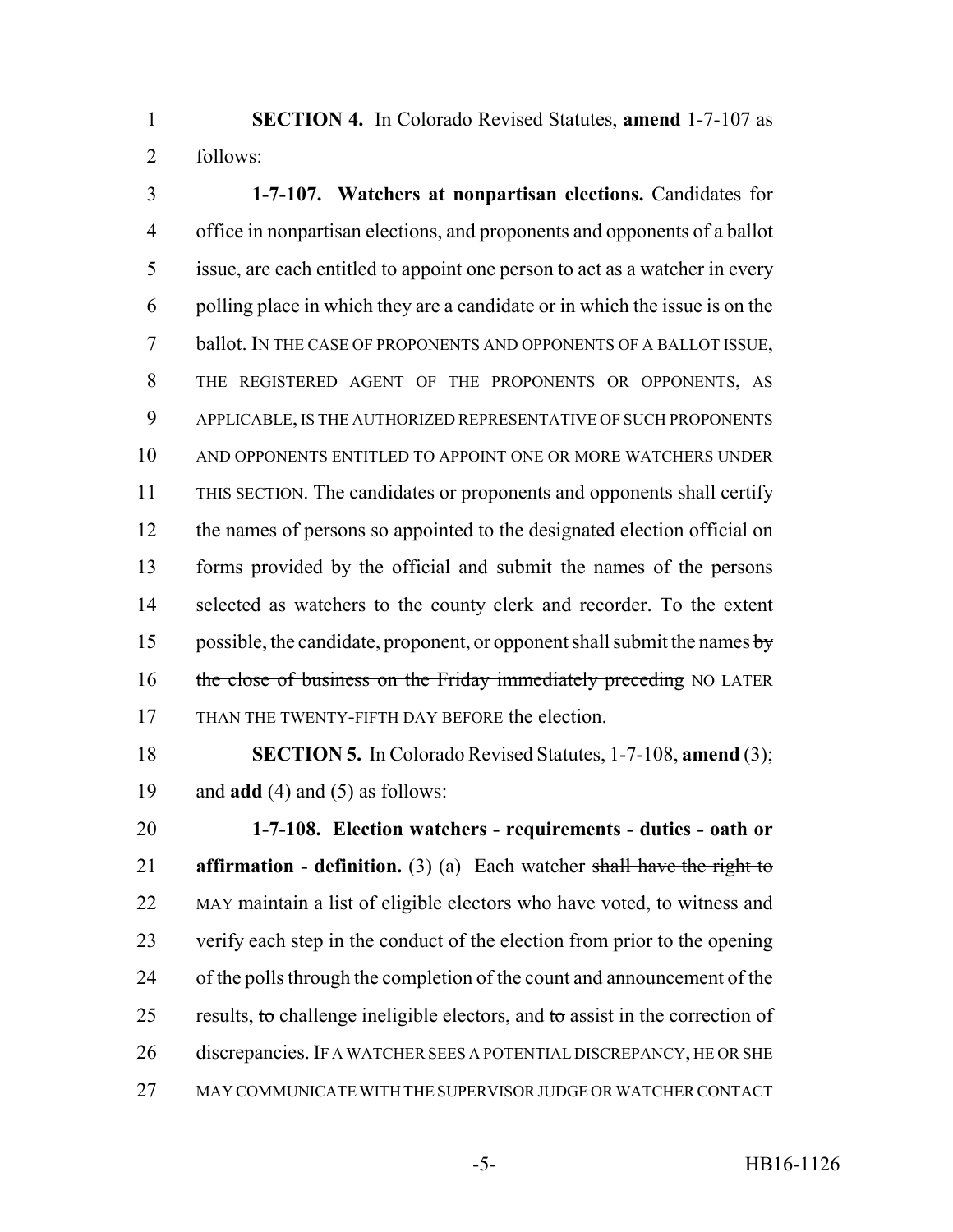1 AND REQUEST THAT THE DISCREPANCY BE CORRECTED. IF THE SUPERVISOR JUDGE REVIEWS THE POTENTIAL DISCREPANCY AND DISAGREES WITH THE WATCHER, THE WATCHER SHALL INFORM HIS OR HER APPOINTING AUTHORITY OF THE POTENTIAL DISCREPANCY. THE WATCHER'S APPOINTING AUTHORITY MAY THEN CONTACT THE COUNTY CLERK AND RECORDER OR THE SECRETARY OF STATE IN AN ATTEMPT TO RESOLVE THE ISSUE, FILE AN ACTION UNDER SECTION 1-1-113 (1), OR TAKE ANY OTHER 8 ACTION THE APPOINTING AUTHORITY DEEMS APPROPRIATE UNDER THE CIRCUMSTANCES.

 (b) IN ORDER TO PERFORM THE DUTIES AND RESPONSIBILITIES ASSIGNED TO AN ELECTION WATCHER UNDER THIS CODE, THE WATCHER 12 MAY OBSERVE THE PROCESS OF SIGNATURE VERIFICATION.

 (4) BEFORE BEGINNING THE DUTIES OF A WATCHER, EACH PERSON APPOINTED AS A WATCHER SHALL TAKE AN OATH OR AFFIRMATION IN SUBSTANTIALLY THE FOLLOWING FORM:

16 "I, .................., DO SOLEMNLY SWEAR (OR AFFIRM) THAT I AM A CITIZEN OF THE UNITED STATES AND THE STATE OF COLORADO; THAT I AM AN ELIGIBLE ELECTOR WHO RESIDES IN THE COUNTY OF .................... OR WITHIN THE ....... POLITICAL SUBDIVISION; (IN CONNECTION WITH A PARTISAN ELECTION) THAT I AM A MEMBER OF THE ............... PARTY AS SHOWN ON THE REGISTRATION BOOKS OF THE COUNTY CLERK AND RECORDER (OR THAT I AM UNAFFILIATED WITH A POLITICAL PARTY, AS APPLICABLE, OR THAT, IN THE CASE OF AN ELECTION IN WHICH A BALLOT 24 ISSUE IS ON THE BALLOT, I AM A SUPPORTER OR OPPONENT OF THE BALLOT ISSUE, AS APPLICABLE); THAT I WILL PERFORM THE DUTIES OF WATCHER 26 ACCORDING TO LAW AND THE BEST OF MY ABILITY; THAT I WILL NOT TRY TO DETERMINE HOW ANY ELECTOR VOTED, NOR WILL I DISCLOSE HOW ANY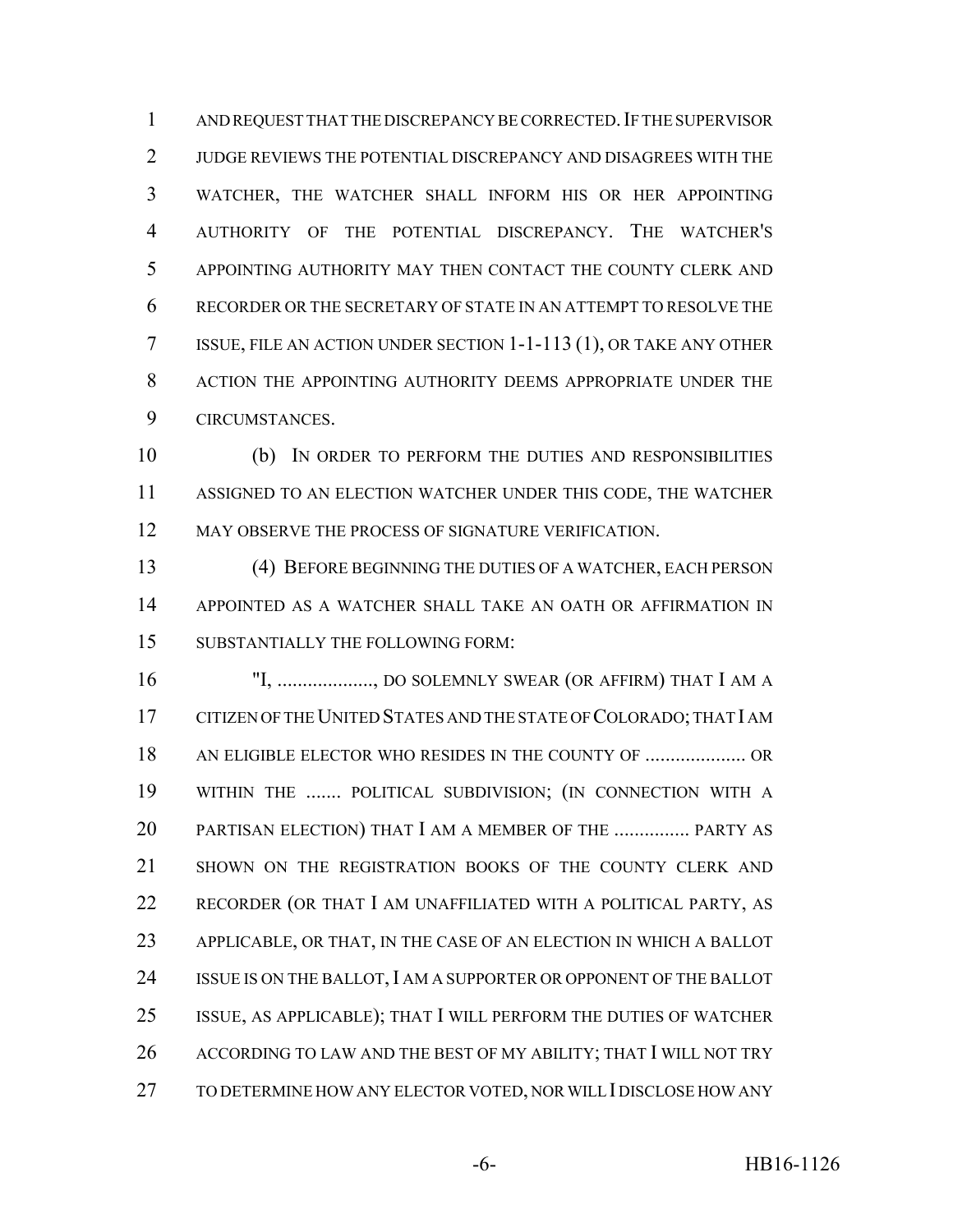ELECTOR VOTED IF IN THE DISCHARGE OF MY DUTIES AS WATCHER SUCH KNOWLEDGE COMES TO ME; THAT I HAVE NEVER BEEN CONVICTED OF ANY ELECTION OFFENSE OR FRAUD AND THAT, IF ANY BALLOTS ARE COUNTED BEFORE THE POLLS CLOSE ON THE DATE OF THE ELECTION, I WILL NOT DISCLOSE THE RESULT OF THE VOTES UNTIL AFTER THE POLLS HAVE CLOSED AND THE RESULTS ARE FORMALLY ANNOUNCED BY THE DESIGNATED ELECTION OFFICIAL."

8 (5) FOR PURPOSES OF THIS PART 1, "APPOINTING AUTHORITY" MEANS THE PERSON RESPONSIBLE FOR SELECTING AN INDIVIDUAL TO SERVE AS A WATCHER.

 **SECTION 6.** In Colorado Revised Statutes, 1-2-302, **amend** (8) as follows:

 **1-2-302. Maintenance of computerized statewide voter registration list - confidentiality.** (8) The secretary of state shall provide adequate technological security measures to prevent unauthorized access to the computerized statewide voter registration list. The secretary of state, the department of revenue, the department of public health and environment, the department of corrections, and the clerk and recorders shall not sell, disclose, or otherwise release a social security number, a driver's license or a state-issued identification number, or the unique identification number assigned by the secretary of state to the voter pursuant to section 1-2-204 (2.5) or electronic copies of signatures created, transferred, or maintained pursuant to this section or section 24 42-1-211, C.R.S., to any individual other than the elector who created such signature absent such elector's consent; except that nothing in this subsection (8) prohibits the sale, disclosure, or release of an electronic copy of such signature for use by any other public entity in carrying out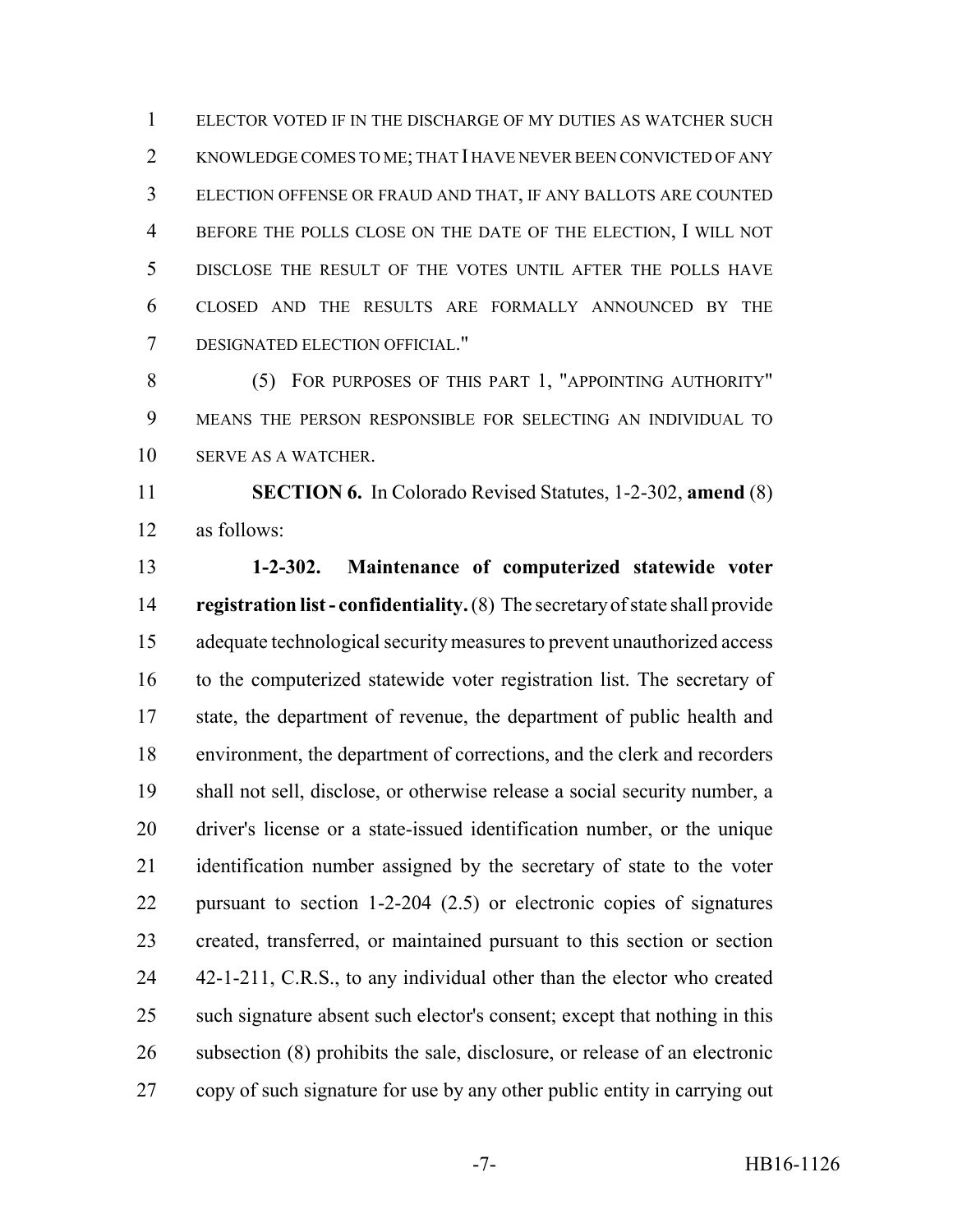its functions, or the sale, disclosure, or release of a photocopied or microfilmed image of an elector's signature, INCLUDING THE DISCLOSURE OF ANY SUCH INFORMATION TO AN INDIVIDUAL PERFORMING THE DUTIES OF A WATCHER IN ACCORDANCE WITH SECTION 1-7-108 WHO HAS ALSO SUCCESSFULLY PASSED A CRIMINAL BACKGROUND CHECK IN ACCORDANCE WITH SECTION 24-72-305.6 (4), C.R.S. NOTHING IN THIS SECTION PROHIBITS A WATCHER, IN ACCORDANCE WITH SECTION 1-7-108, WHO HAS ALSO SUCCESSFULLY PASSED A CRIMINAL BACKGROUND CHECK IN ACCORDANCE WITH SECTION 24-72-305.6, C.R.S., FROM VIEWING SIGNATURES DURING THE CONDUCT OF AN ELECTION.

 **SECTION 7.** In Colorado Revised Statutes, 24-72-305.6, **add** (4) as follows:

 **24-72-305.6. County clerk and recorder access to criminal history records of election judges, employees, and watchers.** (4) (a) BEFORE AN INDIVIDUAL IS TO BE APPOINTED UNDER THE "UNIFORM ELECTION CODE OF 1992", ARTICLES 1 TO 13 OF TITLE 1,C.R.S., TO SERVE AS A WATCHER IN ANY ELECTION WITH ACCESS TO CONFIDENTIAL ELECTION INFORMATION, A BACKGROUND CHECK OF THE APPOINTEE MUST BE CONDUCTED. ONLY WATCHERS WHO HAVE ACCESS TO CONFIDENTIAL 20 ELECTION INFORMATION ARE REQUIRED TO UNDERTAKE A BACKGROUND CHECK PURSUANT TO THIS SECTION. IN COLLABORATION WITH THE 22 COUNTY CLERKS AND RECORDERS, THE SECRETARY OF STATE SHALL CREATE A SYSTEM WHEREBY WATCHERS WITH ACCESS TO CONFIDENTIAL INFORMATION ARE EASILY RECOGNIZABLE TO ELECTION OFFICIALS AND OTHERS EMPLOYED IN VOTING SERVICE AND POLLING CENTERS SUCH AS, FOR EXAMPLE, THROUGH THE USE OF COLOR-CODED IDENTIFICATION BADGES.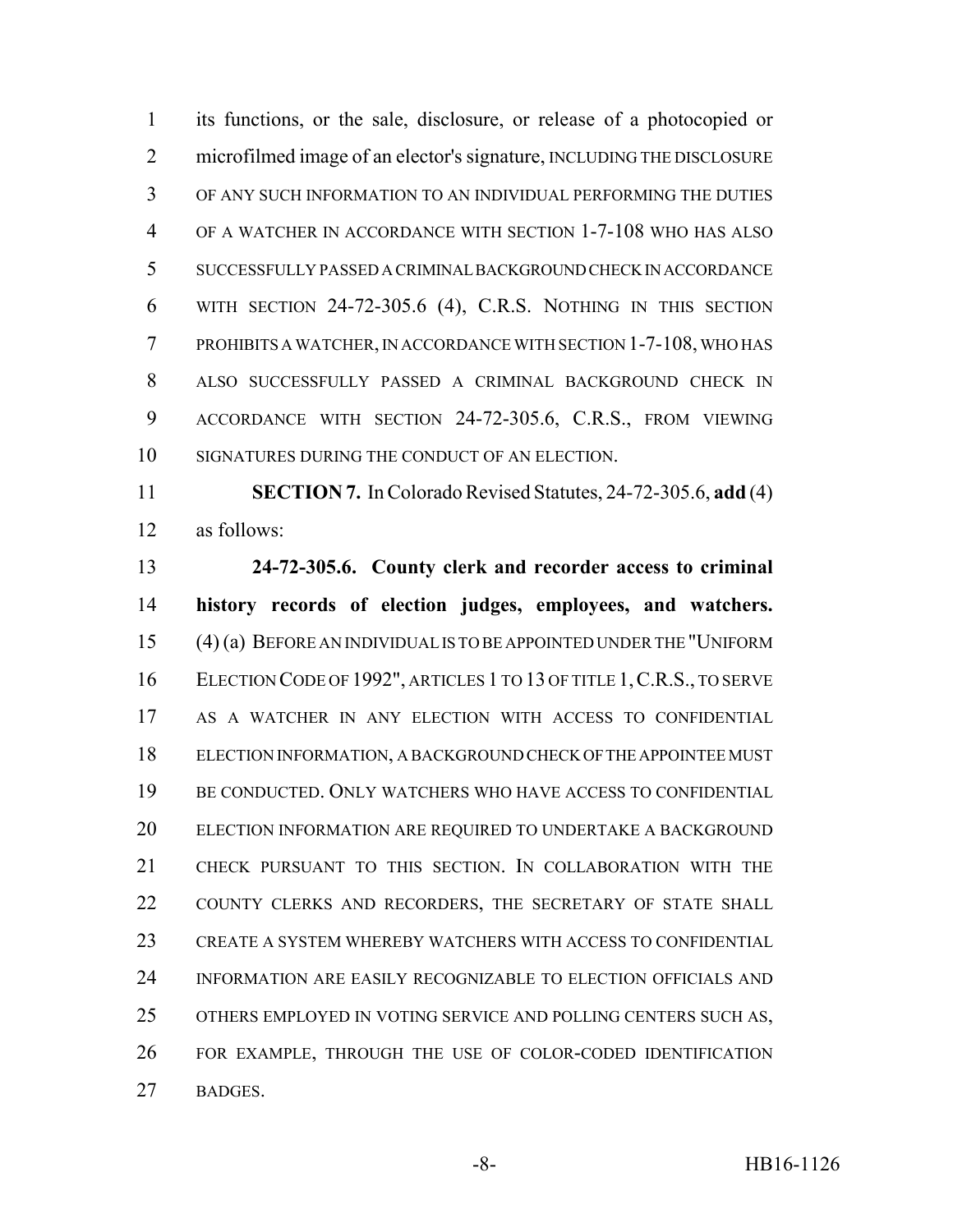(b) THE COST OF CONDUCTING THE BACKGROUND CHECK REQUIRED BY PARAGRAPH (a) OF THIS SUBSECTION (4) MUST BE ASSUMED BY THE APPOINTING AUTHORITY, AS DEFINED IN SECTION 1-7-108 (5),C.R.S. NOT LATER THAN JANUARY 1, 2017, THE SECRETARY OF STATE SHALL RESEARCH THE MOST COST-EFFECTIVE OPTIONS FOR CONDUCTING THE BACKGROUND CHECKS REQUIRED UNDER PARAGRAPH (a) OF THIS SUBSECTION (4) AND WILL POST ITS FINDINGS OF THIS RESEARCH ON THE PUBLIC WEBSITE MAINTAINED BY THE SECRETARY OF STATE. THIS RESEARCH MUST INCLUDE ALTERNATIVE MEANS FOR A POTENTIAL WATCHER TO PROVIDE A RECENT BACKGROUND CHECK.

 (c) A COUNTY CLERK AND RECORDER MAY ACCESS THE CRIMINAL HISTORY RECORDS THAT ARE MAINTAINED BY OR WITHIN THE STATE DIRECTLY THROUGH THE PUBLIC WEBSITE MAINTAINED BY THE COLORADO BUREAU OF INVESTIGATION FOR ANY WATCHER WHO HAS BEEN DULY APPOINTED BY LAW AND WHO IS PROVIDED ACCESS TO CONFIDENTIAL ELECTION INFORMATION. THE COUNTY CLERK AND RECORDER MAY 17 REQUEST THE RECORDS NOT MORE THAN ONCE EACH CALENDAR YEAR 18 PRIOR TO THE FIRST ELECTION OF THE YEAR.

 **SECTION 8. Act subject to petition - effective date - applicability.** (1) This act takes effect at 12:01 a.m. on the day following the expiration of the ninety-day period after final adjournment of the general assembly (August 10, 2016, if adjournment sine die is on May 11, 2016); except that, if a referendum petition is filed pursuant to section 1 (3) of article V of the state constitution against this act or an item, section, or part of this act within such period, then the act, item, section, or part will not take effect unless approved by the people at the general election to be held in November 2016 and, in such case, will take effect on the